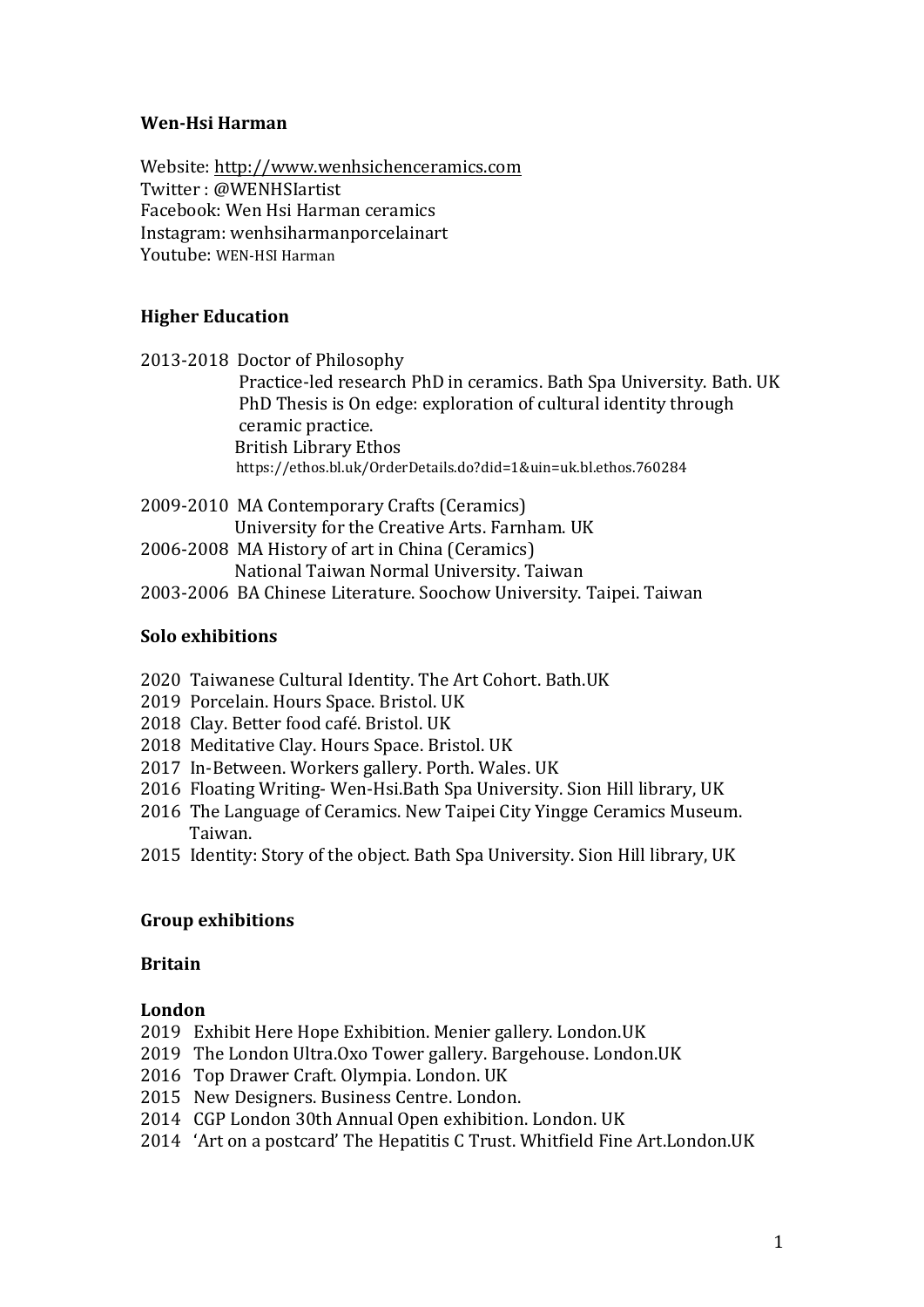#### **Bath**

- 2021 Bath Society of Artists 116<sup>th</sup> Open Exhibition. Victoria Art Gallery. Bath.UK
- 2021 A-Z Online Exhibition W: Wander curated by Niamh Birch. 44AD ArtSpace. Bath. UK
- 2021 A-Z Online Exhibition V: Victory curated by Kiri Kiri. 44AD ArtSpace. Bath. UK
- 2021 A-Z Online Exhibition S: Sense curated by Lorna Brunstein. 44AD ArtSpace. Bath. UK (Lockdown)
- 2021 A-Z Online Exhibition R: Resistance curated by Richard White. 44AD ArtSpace. Bath. UK (Lockdown)
- 2020 A-Z Online Exhibition L: Love curated by Suzanna Worboys. 44AD ArtSpace. Bath. UK (Lockdown)
- 2020 The art of Communication in the Commonwealth. Artists' Prize 2020. 44 AD ArtSpace.Bath.UK
- 2020 Bath Art Fair. Bath. Pavillion.Bath.UK
- 2019 Project: Clay Forest. Forest of imagination. Holburne Museum. Bath. UK
- 2019 Bath Society of Artist 114th Open exhibition. Victoria Art Gallery.Bath.UK
- 2019 Bath Open Art Prize (Fringe Arts Bath). 44 AD ArtSpace.Bath. UK
- 2018 Drawing Through clay. Bath Spa University. Sion Hill gallery. Bath. UK
- 2017 Bath Society of Artist 112th Open exhibition. Victoria Art Gallery. Bath. UK
- 2015 Fusion where two minds collide. Royal united Hospital. Bath. UK.
- 2015 A disappearing culture: The Amis Earthenware Tradition in Taiwan. Museum of East Asian Art. Bath. UK
- 2015 Transformation. 44 AD Art Space. Bath. UK
- 2014 The muse: Collection inspires. Holburne Museum. Bath. UK
- 2014 Laura's Place. 44AD Art Space. Bath. UK
- 2014 Creative Sparks Gala. Bath Spa University. Newton Park. Bath. UK
- 2014 PhD Progression Assessment show. Sion Hill Gallery. Bath Spa University. Bath.

## **Bristol**

- 2020 Polodango Visual Art Exhibition. Clevedon. UK. (Lockdown)
- 2019 Polodango Art exhibition. Chevedon. UK
- 2019 Dancing with demons art exhibition. Create centre.Bristol.UK
- 2018 Ways of seeing. Hours Space. Bristol. UK
- 2017 Cause and Complexity exhibition. The Island. Bristol. UK
- 2017 Pay & Display Prize Open Exhibition & Competition. Centrespace. Bristol. UK
- 2015 The other art fair. Bristol. Arnolfini. UK
- 2015 Taiwanese female ceramicists. Paper Arts. Bristol.UK.
- 2015 Good to eat -A dialogue between two Taiwanese artists in the UK. Paper Arts. Bristol. UK.

## **Manchester**

- 2017 Passport to Taiwan. St.Peter House. Manchester.UK
- 2016 Passport to Taiwan. St.Peter House.Manchester.UK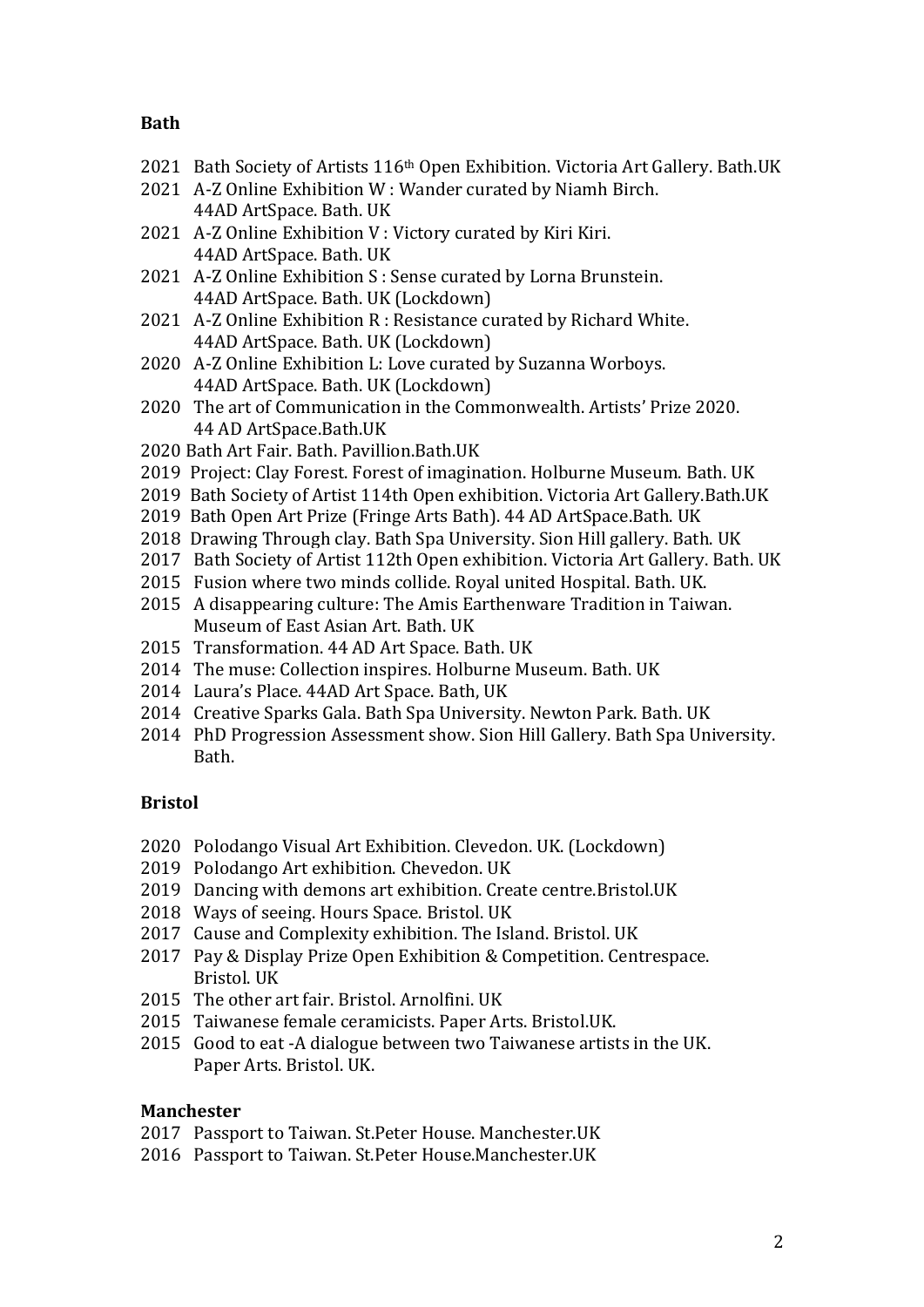#### **Salisbury**

2019 Wiltshire Creative Summer Open. Salisbury Art Centre. Salisbury. UK

#### **Tenby**

2017 Dr. Jo Dahn's buttons project exhibition. Tenby Museum and Art Gallery.Tenby. UK

## **Oxford**

2016 Blackwells Art & Poster Shop. Oxford. UK

## **Wells**

2015 Wells art contemporary. Wells. England. UK.

## **Wales**

- 2019 Emerging Artist Award 2019. Creates gallery. Monmouth. Wales.UK
- 2012 Great Summer Exhibition. Butetown History & Arts Centre. Cardiff. Wales. UK

#### **Nottingham**

2012 World Event Young Artists 1000. Nottingham. UK

#### **Farnham**

- 2010 MA Degree Show. James Hockey & Foyer Gallery. Farnham. UK
- 2009 Emerge. Farnham Maltings. Farnham. Surrey. UK

## **Europe**

- 2021 Exhibition of 20<sup>th</sup> International Bone China Symposium. Panevezys. City Art Gallery. Lithuania.
- 2021 Kaunas Bone China Symposium. Janina Monkute Marks Museum. Lithuania.
- 2020 kaunas 2020 exhibition of international Bone China Symposium. Kaunas picture gallery of M.K. Ciurlions National Art Museum. Kaunas. Lithuania.
- 2020 Seen Forms. Artnumber23. HYB4 Galerie. Kampus Hybernska. Prague.Czech Republic.
- 2019 Chapter1. Artnumber 23.Dimitriou Eginitou 8. Thissio. Athens. Greece.
- 2019 The XIV Edition of the International Artistic Ceramics Biennale of Aveiro. Aveiro. Portugal
- 2019 9A Bienal Internacional de Ceramica ' Ciudad de Talavera'. Talavera de la Reina (Toledo). Spain.
- 2018 IV. International Ceramics Triennial UNICUM 2018. National Museum of Slovenia. Slovenia.
- 2017 The Small Art Objects. Cafe de France. 1 avenue de Cannes.
- 2017 Small Art Objects: Fire For Effect. A.I.R Vallauris. Vallauris. France.
- 2015 The ceramic festival. Skælskør. Denmark
- 2015 P/ART (Producers art fair). Hamburg. Germany.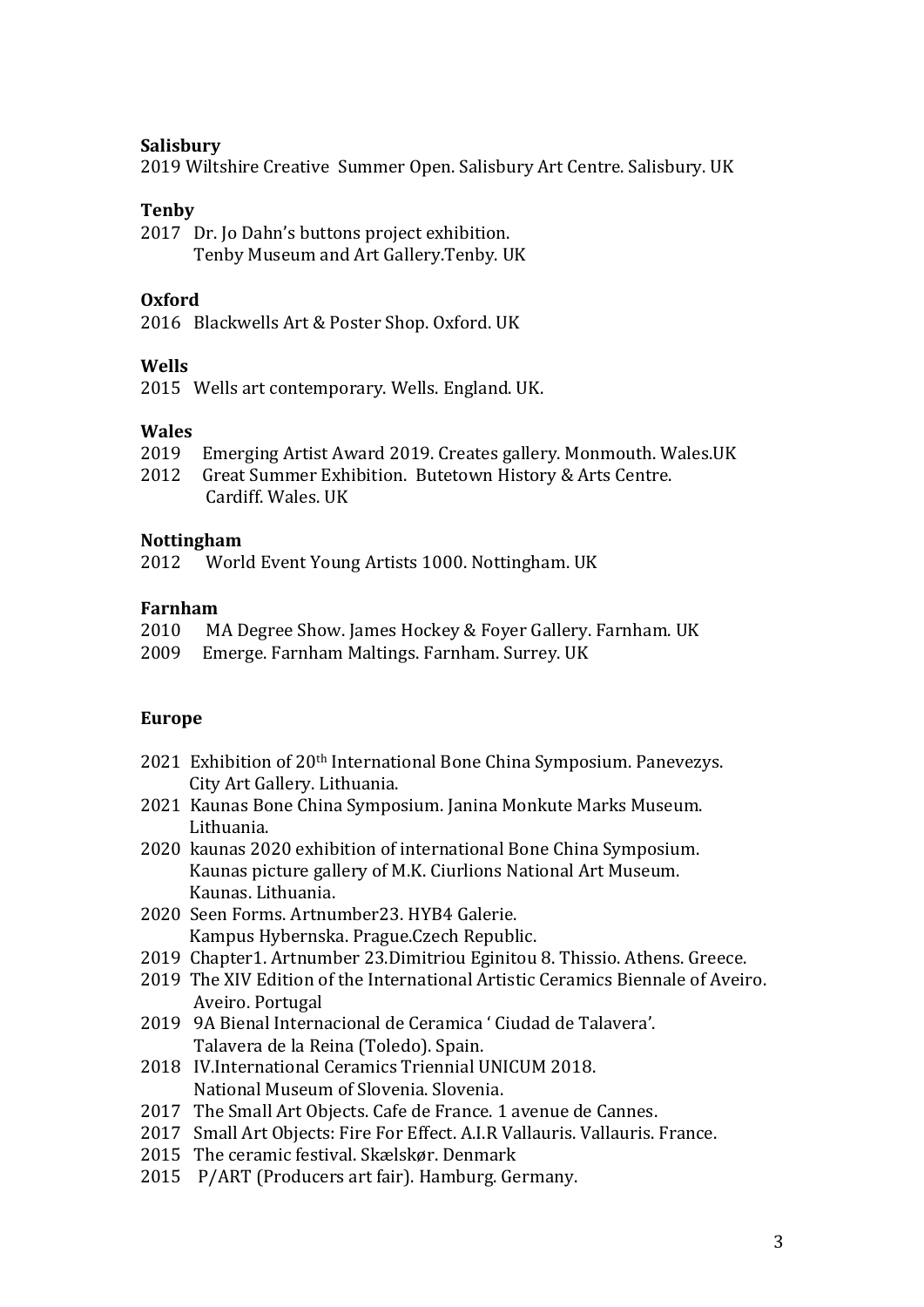## **Asia &Australia**

2021 Drawn by stones. Presented by 4A Centre for Contemporary Asian. Counihan Gallery. Brunswick. Melbourne VIC. Australia.

- 2019 Intimists 2- contemporary art from the top international emerging women artists. La Fenice Gallery (online). Hong Kong.
- 2018 Identity: across space. Gallery, the Institute of Ceramic Studies. Shigaraki Ceramic Cultural Park. Shigaraki. Koka. Japan.
- 2018 IAC Members exhibition-free expression. New Taipei City Yingge Ceramics Museum. New Taipei City. Taiwan.
- 2018 IAC Members exhibition New Orientalia. New Taipei City Yingge Ceramics Museum. New Taipei City. Taiwan.
- 2018 Ceramics Generations-Exploring Taiwan Contemporary Ceramics. New Taipei City Yingge Ceramics Museum. Taiwan
- 2016 ICMEA 2016 Emerging artists competition. International Ceramic Art Museums. Fuping. China
- 2016 30th Gold Coast International Ceramic Art Award. Gold Coast City Gallery. Australia
- 2016 The Human Condition. MADL (mixed Art Design Life). Taipei. Taiwan
- 2015 The 8th Gyeonggi International ceramic Biennale. Icheon.South Korea.

# **Artist in Residence**

- 2019 International Ceramics Studio. Kecskemet. Hungary
- 2018 Shigaraki Ceramic Cultural Park. Shigaraki. Koka. Japan
- 2017 Bundanon Trust. Australia.
- 2016 Taiwan Ceramics Residency in New Taipei Yingge ceramics museum. New Taipei City.Taiwan.
- 2015 Guldagergaard-ICRC (International Ceramic Research Center). Denmark.

# **Symposium**

2020 International Bone China Symposium. Kaunas. Lithuania.

# **Public Collections**

2020 Herend porcelain handmade wall pieces.

The contemporary ceramic collection of ICS (International Ceramic Studio). Kecskemet. Hungary.

- 2020 Wall pieces: Spring and Island. The XIV Edition of the International Artistic Ceramics Biennale of Aveiro. Aveiro. Portugal.
- 2019 Sculpture: Pink Taiwan. School of Art and Design-Ceramic department. Bath Spa University. Bath. UK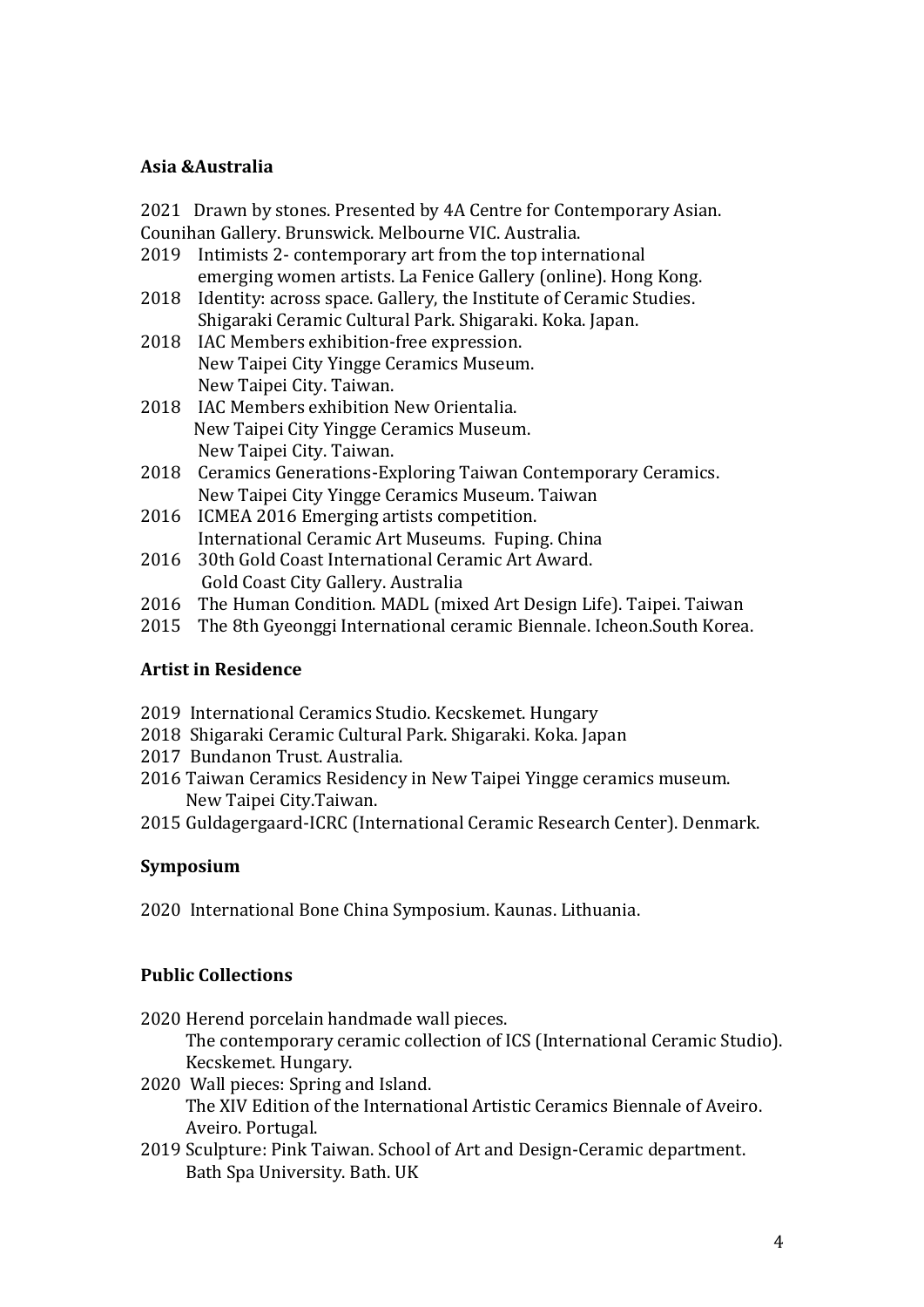- 2018 Sculpture: Cross-cultural path. Shigaraki Ceramic Cultural Park. Shigaraki. Koka. Japan.
- 2018 Sculpture: Got married. IAC Ariana Museum. Geneva. Switzerland.
- 2018 Wall piece: Identity (Pink). IAC Ariana Museum. Geneva. Switzerland.
- 2018 Wall piece: Identity. National Museum of Slovenia. Slovenia
- 2018 Installation: 8 Hours. Bath Spa Collection. Bath and Corsham. UK
- 2017 Wall piece: Cultural Homelessness. The Compass Centre. Bristol. UK
- 2016 Wall piece: Paradise. International Ceramic Art Museum. Fuping. China
- 2016 Installation: The Language of Ceramics.
- New Taipei City Yingge Ceramics Museum. New Taipei City.Taiwan.
- 2015 Wall piece: Identity. Korea Ceramic Foundation. Icheon. South Korea.

# **Private Collections**

Germany. Taiwan. Britain. Canada. USA. France. Netherlands.

# **Conference/ Presentation/ Symposium /online panel**

2021 *Hualien paradise- a disappearing culture of the Amis earthenware tradition in Taiwan* 

The 49<sup>th</sup> Congress and General Assembly of the International Academy of Ceramics. IAC- Rovaniemi / Posio  $2021 - On$  the edge. Breakout session 4 : Locality and materiality

- 2021 *Clay Foundations : Can ceramics explore national identity?* UNSW Art & Design (University of New South Wales, Sydney) and 4A (Centre for Contemporary Asian Art) present. Online panel. Zoom talk. Australia.
- 2019 *Wen-Hsi's artistic journey* Solo exhibition: Porcelain. Hours Space. Bristol. UK.
- 2019 *Wen-Hsi's artistic journey* Ceramic Days. The International Ceramics Studio. Kecskemet. Hungary.
- 2018 *Hybrid ceramics-in between Taipei and Bristol.* The 48th Congress and General Assembly of the International Academy of Ceramics.New Orientalia-Punctionality,Spirituality,Diversity. New Taipei City. Taiwan.
- 2018 *Wen-Hsi's artistic journey* International Ceramics Symposium.Romhild. Germany.
- 2017 **A disappearing culture: the Amis earthenware tradition in Taiwan** The research roundtable. Corsham Court. Bath Spa University.UK
- 2017 *Research impact in relation to my ceramic art practice* The early stage researcher conference: Impact. Corsham Court. UK.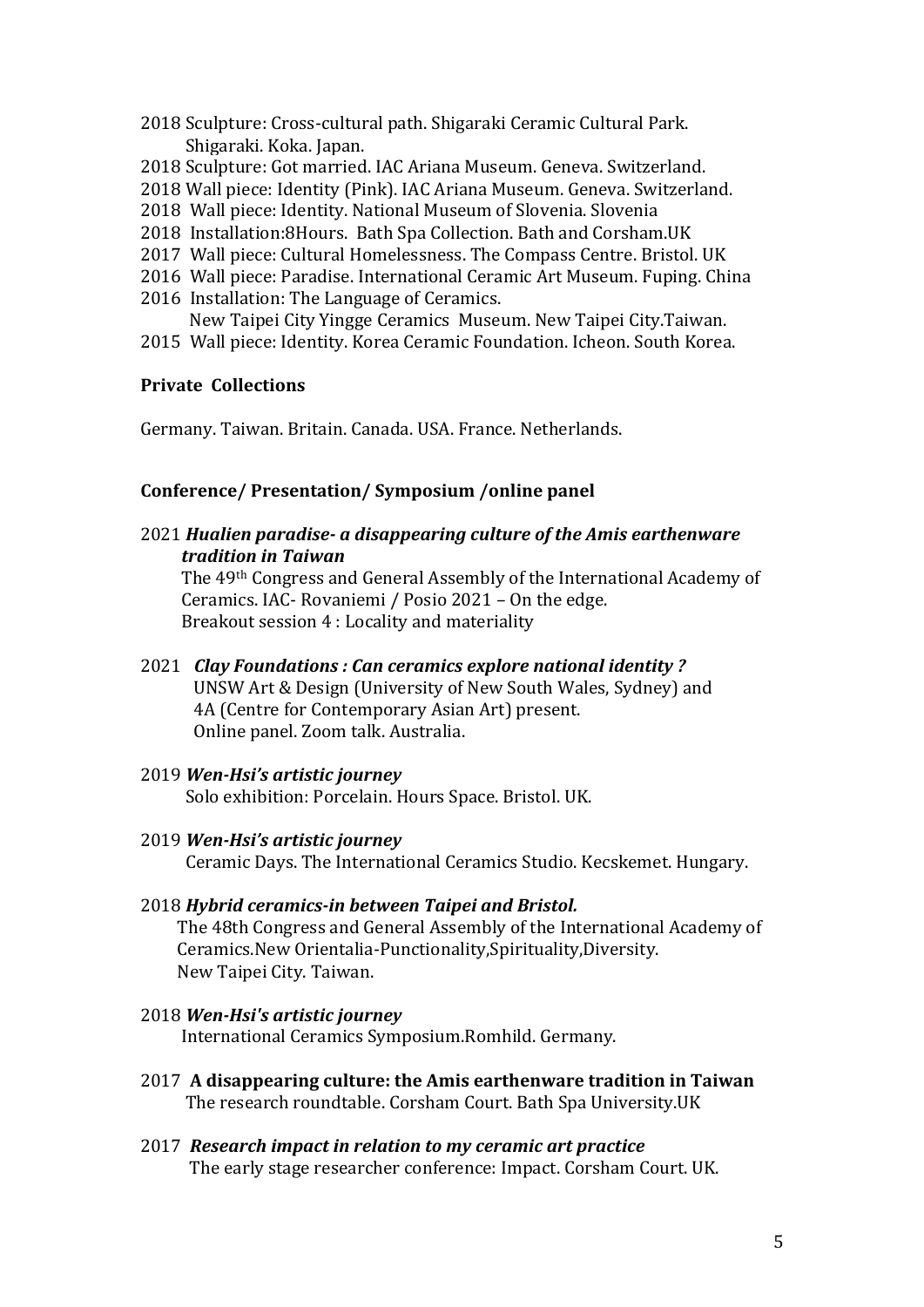2016 *Taiwanese cultural identity revelations through contemporary ceramic practice*

Bath Royal Literary & Scientific Institution, Bath, UK

2016 *Exploring Taiwanese cultural identity through contemporary ceramic practice*

New Taipei City Yingge Ceramics Museum in Taiwan.

- 2016 *Ceramic bananas – Looking at Taiwanese cultural identity* Early Stage Researcher Conference: Ethic. Corsham Court. UK.
- 2015 *Exploring Taiwanese cultural identity through contemporary ceramic practice*

The 8th Annual Conference of the Taiwanese Society of Young Scholars for Humanities and Social Sciences in Europe. Paris. France.

2015 *Exploring Taiwanese cultural identity through contemporary ceramic practice*

Guldagergaard-ICRC (International Ceramic Research Center). Denmark.

- 2014 Taiwanese culture *identity:* object, smell, time Fireworks Now Ceramic Symposium. Aberystwyth Art Centre. Wales. UK
- 2013 *Taiwanese women potters – an initial fieldtrip* Ceramics- Filming, Recording, Digitising, Archiving. School of Art, Aberystwyth University, Wales, UK

# **Publications**

2019 Ceramics Ireland. Issue 43.2019.P20.P21

2017 4th Edition Small Art Objects: Fire For Effect. A.I.R.Vallauris. P55 2016 30th Gold Coast International Ceramic Art Award. Gold Coast City Gallery.P26.

2016 International Contemporary Artists Vol Xl. P373

2016 Artplus (Taiwan). April. No54. Art Star: Wen-Hsi. P92.93

2015 Gyeonggi International Ceramic Biennale 2015 International Competition.p84.p85

2015 P/ART producers art fair booklet. P172. P173. P190.

- 2015 Taiwanese female ceramicists booklet
- 2015 Transformation booklet
- 2013 Aesthetica-The Art & Culture Magazine. February/March 2013. Issue 51artists' directory. P144

## **Membership**

- 2018 NCECA National Council on Education for the ceramic arts
- 2017 The UNESCO-International Academy of Ceramics IAC